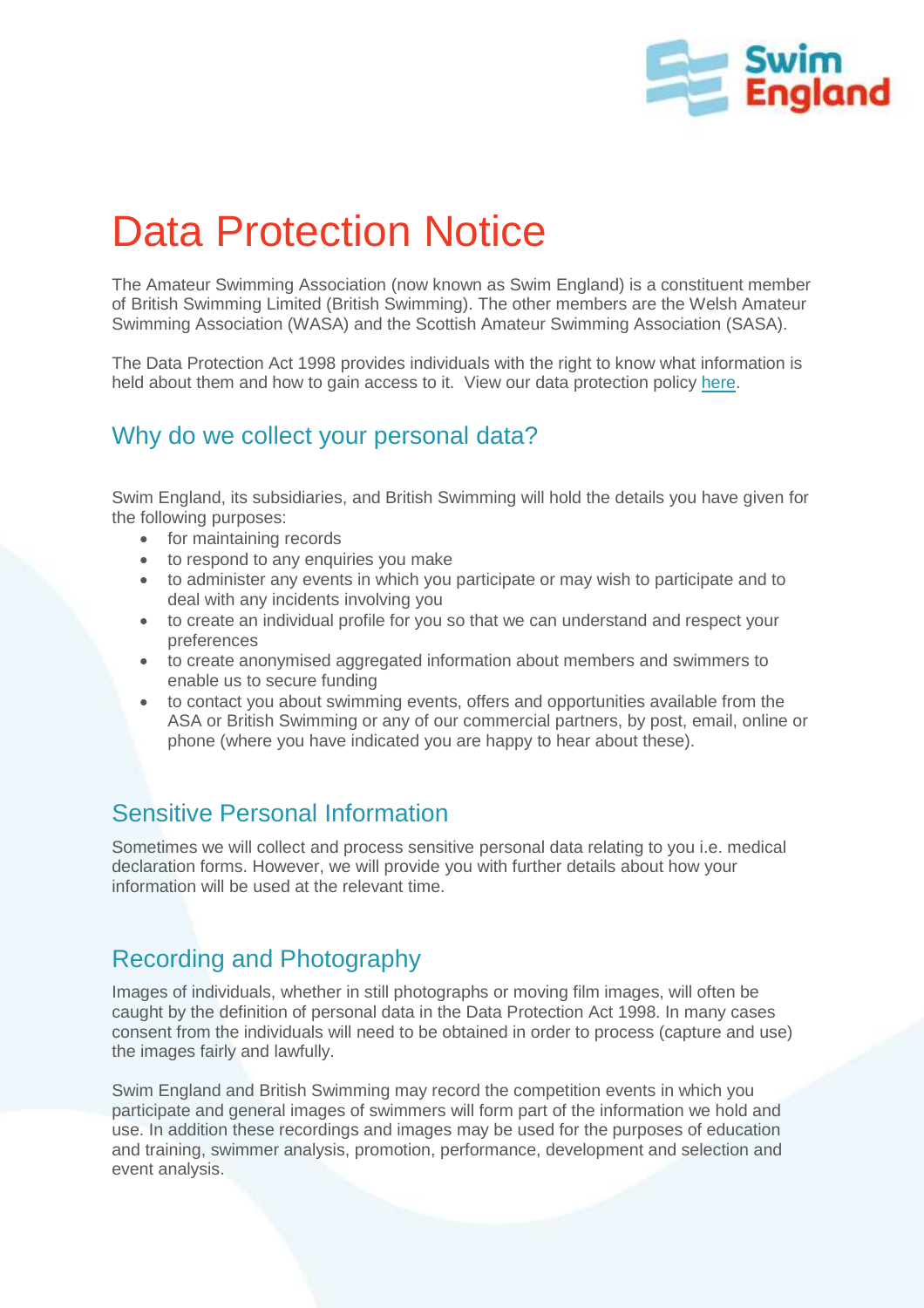If you are a swimmer and have any concerns about being photographed/filmed at our events please complete the Refusal of Consent Form provided by the relevant Events Department.

If you are a Parent/Guardian/Carer who has concerns about your child being photographed/filmed, please refer to the photography section of our child safeguarding policy and procedures document 'Wavepower'.

If you have any other concerns in this area, please contact the **Swim England Legal** [Department.](mailto:legal@swimming.org)

### Images

Images may be disclosed to those Regions, Sub-Regions, County Associations and Clubs for which you are a member for swimmer selection purposes. They may also be disclosed to the media for promoting swimming and the reporting of events. You should see the data protection policy for the relevant Region, Sub- Region, County Association and Club(s) for details of how your information will be used.

## Disclosure of your information

Details of your achievements in events will be included on the British swimming website(s) and these will be available to the general public.

This data will include year of birth. The reason for this is because year of birth is used as a unique identifier. This data is also used to allow entry into competitions because different competitions require specific ages.

If you do not want your details to be visible in this way you can block them by updating your data protection choices via the online membership system [www.swimmingmembers.org.](http://www.swimmingmembers.org/)

Once logged into the system, update your web site visibility option. Alternatively you may contact your Membership department with your request to "hide your details."

#### **Important Notice**

If you do choose to hide your details, they will not be visible on the Rankings Database which may affect your ability to enter events. Event organisers may in these cases require proof of age and/or of eligibility to enter. In this instance you should contact the particular organiser to check.

Regions, Sub-Regions, County Associations and Clubs that organise their own competitions may publish details on this website and if you wish to hide this information you should contact the Region/County/Club directly.

## Data use outside of the EU

If you apply for or take part in an event that takes place outside the European Union, your information will be disclosed to the relevant event organiser(s) in the host nation. These nations may not have laws as stringent as ours to protect your personal data.